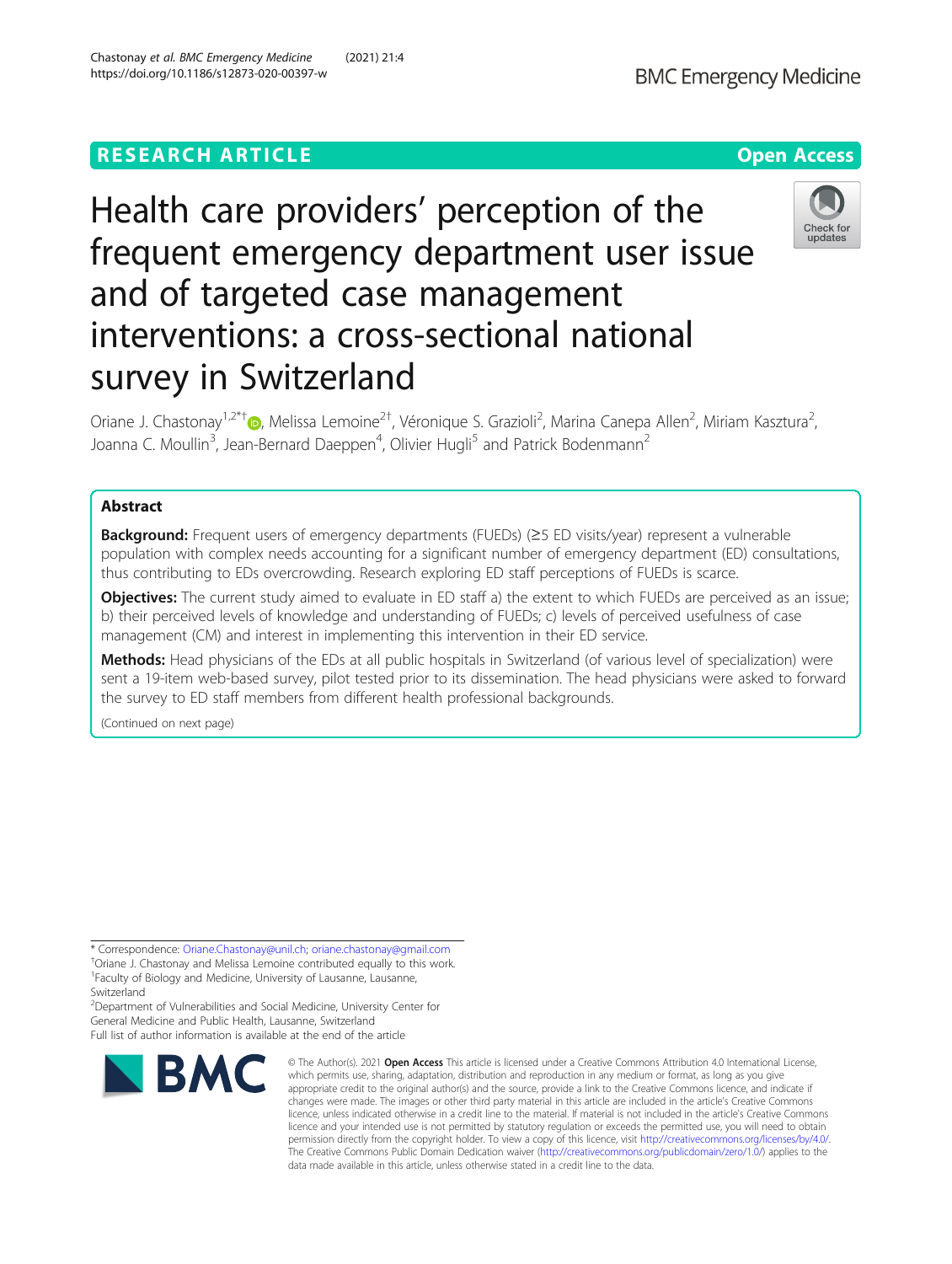# (Continued from previous page)

Results: The hospital response rate was 81% (85/106). The exploitable hospital response rate was 71% (75/106 hospitals) including 208 responding health professionals. Issues and difficulties around FUEDs were perceived as important by 64% of respondents. The perceived frequency of being confronted with FUEDs was higher among nurses in more specialized EDs. In total, 64% of respondents felt poorly informed about FUEDs, nurses feeling less informed than physicians. The understanding of FUEDs was lower in the French-Italian-speaking parts (FISP) of Switzerland than in the German-speaking part. Eighty-one percent of respondents had no precise knowledge of FUED-related interventions. The perceived usefulness of CM interventions after receiving explanations about it was high (92%). However, the overall level of interest for CM implementation was 59%. The interest in CM by physicians was low across all regions and ED categories. Nurses, on the other hand, showed more interest, especially those in EDs of high specialization.

**Conclusions:** The majority of ED staff reported being confronted with FUEDs on a regular basis. Staff perceived FUEDs as a vulnerable population, yet, they felt poorly informed about how to manage the issue. The majority of ED staff thought a CM intervention would be useful for FUEDs, however there appears to be a gap in their desire or willingness to implement such interventions.

Keywords: Frequent user, Emergency department, Case management, Health professionals' perception, Implementation, Acceptability, Equity, Evidence-based practice

# Background

Frequent users of emergency departments (FUEDs)  $(\geq 5)$ ED visits/year) represent a small group of heterogeneous and vulnerable patients that account for a significant number of emergency department (ED) consultations, thus contributing to ED overcrowding  $[1-3]$  $[1-3]$  $[1-3]$  $[1-3]$  $[1-3]$ . In a 2016 national report from Switzerland, a country with universal access to care, FUEDs represented 2% of EDs patients and 9% of EDs consultations [[4\]](#page-8-0), somewhat higher percentages being reported by authors from the Frenchspeaking-part of Switzerland (4.4% of patients and 12.1% of ED consultations) [[5\]](#page-8-0).

Important research efforts have been dedicated over the last 3 decades to better understand FUEDs characteristics and develop tailored interventions to address their specific needs. Research findings document that compared to occasional ED patients, FUEDs are more frequently affected by social difficulties, multiple chronic diseases, mental health disorders and/or substance abuse problems [[5](#page-8-0)–[7\]](#page-8-0). In response to these often cumulate vulnerabilities and need for services, research has focused on developing and testing case management (CM) interventions tailored to the needs of this population. CM interventions aim to reorient FUEDs to specific services within the hospital and community-based settings; this approach aims to improve the quality of care these patients receive and reduce ED overcrowding [[8\]](#page-8-0). As reported in several systematic reviews, CM interventions have shown promising results in decreasing ED visits [[8](#page-8-0)–[10\]](#page-8-0). Numerous studies have also documented a positive impact of CM interventions targeting FUEDs such as lowering the number of ED visits [[11\]](#page-8-0), reducing costs [[12\]](#page-8-0) and on the health behaviors of FUEDs and their social integration [\[13](#page-8-0)].

Little attention has been devoted to ED staff perceptions of FUEDs, even though it may influence the care provided to FUEDs. In fact, regarding FUEDs management, a key factor in better responding to their health needs is the attitude, involvement and motivation of ED staff [[14](#page-8-0)]. Attitudes of health care professionals towards patients influence the quality of care, treatment outcomes and patients' feelings of empowerment [\[15,](#page-8-0) [16](#page-9-0)]. Health professionals' perceptions of their patients depends on a variety of factors including their personal value system, previous experiences, mood, stereotypes conveyed by society, as well as work related stress (time pressure, organizational aspects, high demand for treatment) [\[17,](#page-9-0) [18\]](#page-9-0).

Very few studies have explored ED staff perception of FUEDs. Malone [[19](#page-9-0)], in her qualitative study, reported that nurses experienced a wide range of difficulties related to the perception of an existing mismatch between the demands of FUEDs and the EDs medico-clinical orientation, resulting in a feeling of failure and affecting their morale. Similarly, a recent pilot qualitative survey in French-speaking Switzerland reported that EDs staff experienced numerous difficulties related to the management of FUEDs suggesting that they may need tailored training, support and resources to address FUEDs' specific and complex needs [[20\]](#page-9-0). This has also been addressed in several case reports [\[21](#page-9-0), [22\]](#page-9-0). Greater understanding of ED staff perceptions of FUEDs is needed to better delineate the kinds of support and trainings ED staff need to help them address the complex needs of this vulnerable population [[23](#page-9-0)]. In response, the current study aimed to explore ED nurses and physicians' perceptions of FUEDs, their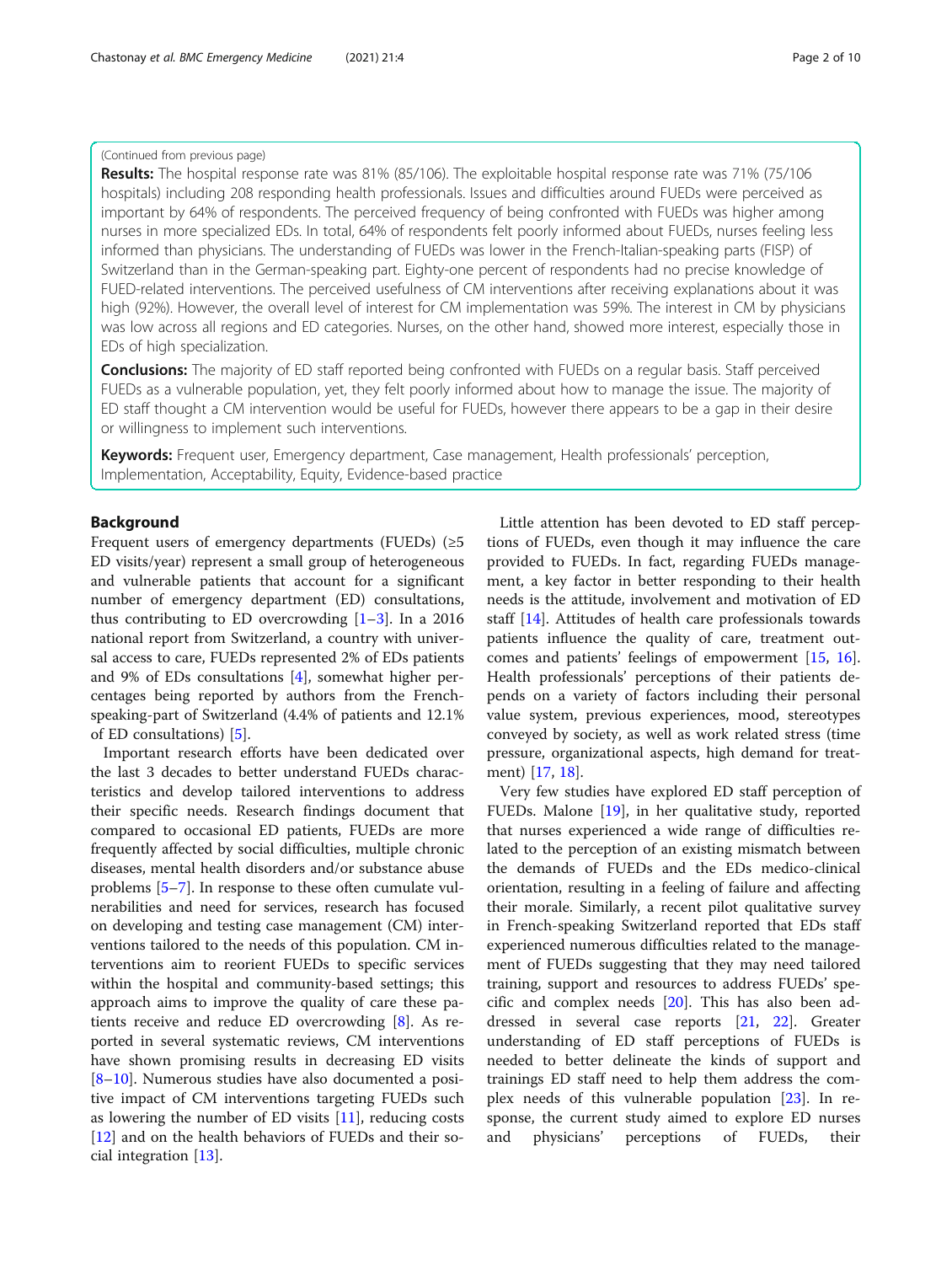understanding of FUEDs characteristics as well as their knowledge and their level of interest in CM interventions.

There has been a call from health authorities and hospitals in Switzerland for better care of FUEDs via interventions specifically adapted to them, such as the CM [[24\]](#page-9-0). The importance of the FUEDs issue in Switzerland, as reported in various regional surveys [[5](#page-8-0), [25](#page-9-0)–[27\]](#page-9-0) and the scant information on the perceptions of local ED professionals [\[20\]](#page-9-0) prompted us to conduct a survey at the national level among ED staff (medical doctors and nurses from different linguistic regions and EDs specialization levels) in order to evaluate: a) the extent to which FUEDs are perceived as an issue; b) their perceived levels of knowledge and understanding of FUEDs; c) levels of perceived usefulness of CM and interest in implementing this intervention in their ED service. Our study focused on the above mentioned aspects within a larger ongoing research project. $<sup>1</sup>$ </sup>

# **Methods**

# The survey

A cross-sectional national survey addressed to the ED head-physicians of all public hospitals in Switzerland was sent between September 2017 and March 2018. The survey was limited to general emergency services open 24 h a day, 365 days a year accepting adult patients ( $n =$ 106 hospital sites). The survey was hosted on a webbased platform (Survey-Monkey) and consisted of 19 closed-questions in three (German, French, Italian) of the four national languages. The survey consisted of questions relating to ED staff perception of FUEDs as well as their perception and interest in implementing CM interventions tailored to FUEDs. The final questionnaire was sent along with a short explicative text about FUEDs (defined as  $\geq$  5 ED visits/year) and CM interventions (defined as interventions that consist of coordinating care in collaboration with the patients' healthcare network, while providing individualized support that aims to strengthen their resources and skills). The ED head physicians were asked to forward the survey to ED colleagues from different professions (head nurses, nurses, chief residents). At week two, three and four, an e-reminder was sent to the receiver of the first e-mail. Two telephone calls were subsequently made to the non-respondents either to the ED head-physician in person or to his/her secretary.

#### The questionnaire

The questionnaire was developed by a panel of professionals involved in research and care of FUEDs as well as in CM implementation and evaluation, i.e. ED clinicians, public health professionals, community health nurses, clinical researchers. The panel conducted brainstorming sessions to develop a set of items intended to estimate ED staffs' perception of FUEDs and their knowledge of FUEDs characteristics (i.e. the extent to which they were familiar with characteristics commonly attributed to FUEDs [[6,](#page-8-0) [26,](#page-9-0) [28](#page-9-0)–[30](#page-9-0)]) as well as their perception of the usefulness of CM interventions and their interest in implementing CM programs.

The questionnaire was reviewed and approved by an ED staff panel (3 clinicians, an epidemiologist and a psychologist). The reviewed questionnaire was pilot tested by 14 health professionals, including 7 medical doctors, 6 nurses and one psychologist, all of them not involved in the survey prior to its dissemination. The questionnaire is provided in Additional file [1](#page-8-0).

#### The explanatory variables

In Switzerland, EDs are categorized in 3 groups: Category 1 presents the highest level of specialization (> 20′ 000 emergency consultations per year, presence of a senior medical doctor 24 h/day, Swiss Society of Emergency and Rescue Medicine (SSERM) certified ED, meeting three out of four of the following criteria: located in a trauma centre, having access to an intensive care unit, a stroke unit, a cardiac catheterization laboratory, and at least 50% of the nursing staff specialized in emergency medicine), category 2 (> 9′000 emergency consultations per year, SSERM certified ED, presence of a senior medical doctor 24 h/day, an intensive care unit and at least 25% of nurses specialized in emergency medicine), and category 3 presenting a more basic level.

In our study, 72% of the contacted EDs  $(n = 106)$  were located in the German-speaking part (GSP)  $(n = 76)$ , 21% in the French-speaking part ( $n = 22$ ) and 7% in the Italian-speaking part ( $n = 8$ ) of Switzerland.<sup>2</sup> Given the low percentage of Italian-speaking participants and their common Latin roots, their results were pooled with those from the French-speaking participants under the category French-Italian-speaking part (FISP) for statistical analyses. In terms of the GSP 11% of EDs were category 1, 17% category 2 and 72% category 3; in the FISP 17% of EDs were category 1, 20% category 2 and 63% category 3.

<sup>&</sup>lt;sup>1</sup>Swiss National Science Foundation SNF-PNR 74. Proposal n<sup>o</sup> 407440–167341. Implementing a case management intervention for frequent users of the emergency department: a multi-center study in Switzerland.

<sup>&</sup>lt;sup>2</sup>Proportion of residents in the GSP 71%, in the French-speaking 24.5%, in the Italian-speaking part 4.5%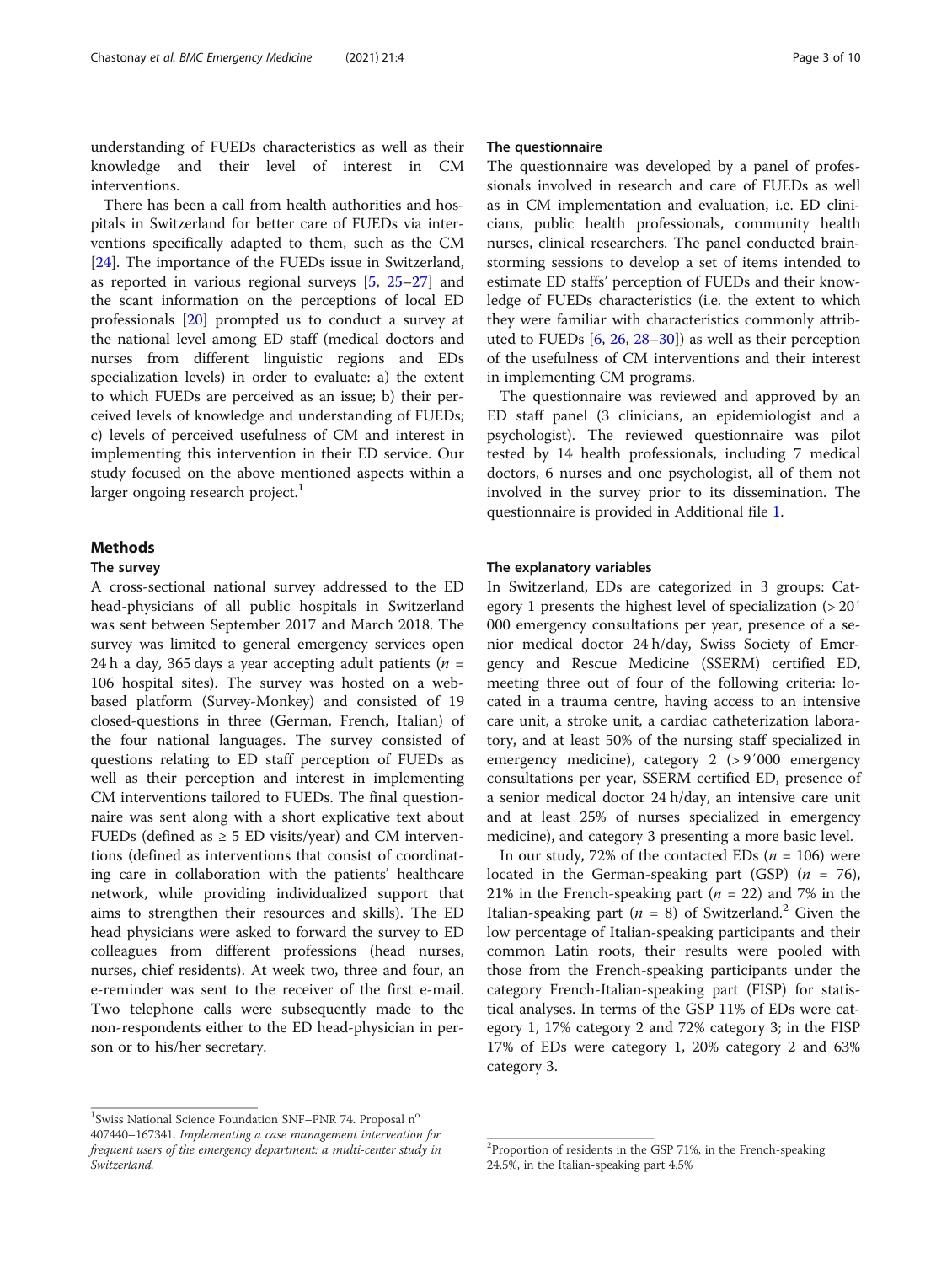#### The statistical analyses

All statistical analyses were performed with R 3.5.3 ([www.r-projet.org](http://www.r-projet.org)).

The ED attrition according to ED category and linguistic region was investigated using the probability to collect at least one exploitable response from health professionals with a logistic regression including the interaction between ED category and linguistic region. The number of responses by ED, according to ED category and linguistic region, was analyzed using a truncated Poisson distribution with the package VGAM ([www.stat.auckland.ac.nz/~yee/VGAM](http://www.stat.auckland.ac.nz/~yee/VGAM)) and type III ANOVA tests. The details of the attrition data are provided in Additional file [2.](#page-8-0)

Response variables collected from health professionals were analyzed with the packages lme4, afex and glmmTMB using generalized linear mixed models including the hospital site as a random effect to take into account the homogeneity of responses among professionals working in the same ED. Linguistic region, ED category and profession were included as fixed effects to estimate the mean effect of each of these explanatory variables as well as their interactive effects, and to adjust for bias linked to unbalanced design at the three levels, i.e. individual, site and regional level (see comments under Tables [3](#page-5-0) and [4](#page-6-0)) [\[31](#page-9-0)].

The response variables were coded to follow a binomial or a centered normal distribution, except the number of known interventions that followed a zero-inflated Poisson distribution. This coding allowed to interpret the estimates of the final statistical models as a lower /greater probability than by chance for binary variables and a negative/positive perception for normally distributed variables where zero reflects an absence of individual or collective agreement. Because the aim was to measure the average perception over all groups as well as within groups, the explanatory variables were numerically coded (e.g., 1 for doctors and − 1 for nurses) and analyses were weighted for sample size within groups to provide unbiased estimates of population parameters.

Missing data were investigated over 25 items and were replaced by zero for the agreement scales (i.e., absence of agreement). Variation in sample size among response variables reflects the missing data structure. The analyzed variables are outlined in Additional file [3](#page-8-0).

# Results

#### Descriptive statistics

Overall, 208 health professionals (113 physicians and 95 nursing staff) answered the questionnaire: 110 from GSP and 98 from FISP; 42, 62 and 104 from EDs of category 1, 2 and 3 respectively.

The majority (58.4%) of health professionals reported daily or weekly admissions of FUEDs. According to 20.6% of ED staff, FUEDs accounted for less than 5% of all ED consultations, for 44.5% of respondents FUEDs represented 5 to 10% of all ED consultations, and for 17.8% of respondents 11 to 20%, and for 17.1% of respondents 30% or more. Yet, 79.4% of respondents mentioned that they were not aware of a specific tool/ indicator in their respective hospital allowing the precise measurement of the frequency of FUEDs consultations. FUEDs were perceived as an important issue by 63.9% of respondents. Sixty-four percent felt not well informed about FUEDs. When asked about the characteristics of FUEDs, over 75% recognized that FUEDs represented a high vulnerability group, often suffering from chronic disease or psychiatric disorders, feeling discriminated and of disadvantaged background. Statistically significant differences existed among nurses and medical doctors for several of these characteristics (see Table [1\)](#page-4-0). For example, physicians endorsed the following characteristics of FUEDs more frequently than nurses: often of disadvantaged backgrounds, 89.1% physicians versus 71.6% nurses (p< 0.005); often feeling discriminated, 86.0% physicians versus 68.4% nurses (p< 0.005); often presenting psychiatric disorders 89.5% versus 63.9% ( $p$ < 0.001). Globally, 81.0% of respondents had no knowledge of FUEDrelated interventions. When asked about the potential usefulness of CM interventions in their respective hospitals (a definition of which had been given in the questionnaire), 46.6% of respondents considered that a CM intervention would be very or extremely useful and 46.1% said it would be rather useful. The potential impact of CM interventions, as perceived by ED staff, is shown in Table [2.](#page-4-0) As an example, nurses considered several items as more useful than physicians: CM insure better targeted response to needs of FUEDs 84.0% versus 69.9% ( $p$ < 0.01); CM facilitate the collaboration with community/primary care 85.0% versus 64.7% (p< 0.001). According to 24.0%, a specific person in their hospital was designated as the case manager dedicated to FUEDs; 58.5% of ED staff were willing to be personally involved in the development and implementation of a CM team in their respective hospital and 42.8% to be directly involved in such a team.

#### Analytical statistics

The overall summary of the different components ED staff perceptions to FUEDs and CM interventions are summarized in Table [3](#page-5-0). The influence of the three levels investigated, i.e. health care profession, ED category and linguistic region is summarized in Table [4](#page-6-0).

The estimated frequency with which ED staff faced FUEDs on a weekly or daily basis, was 0.59 overall and was higher than by chance (Table [3\)](#page-5-0). It varied between nurses and physicians depending on the ED category (Table [4\)](#page-6-0). The estimated frequency ED staff observed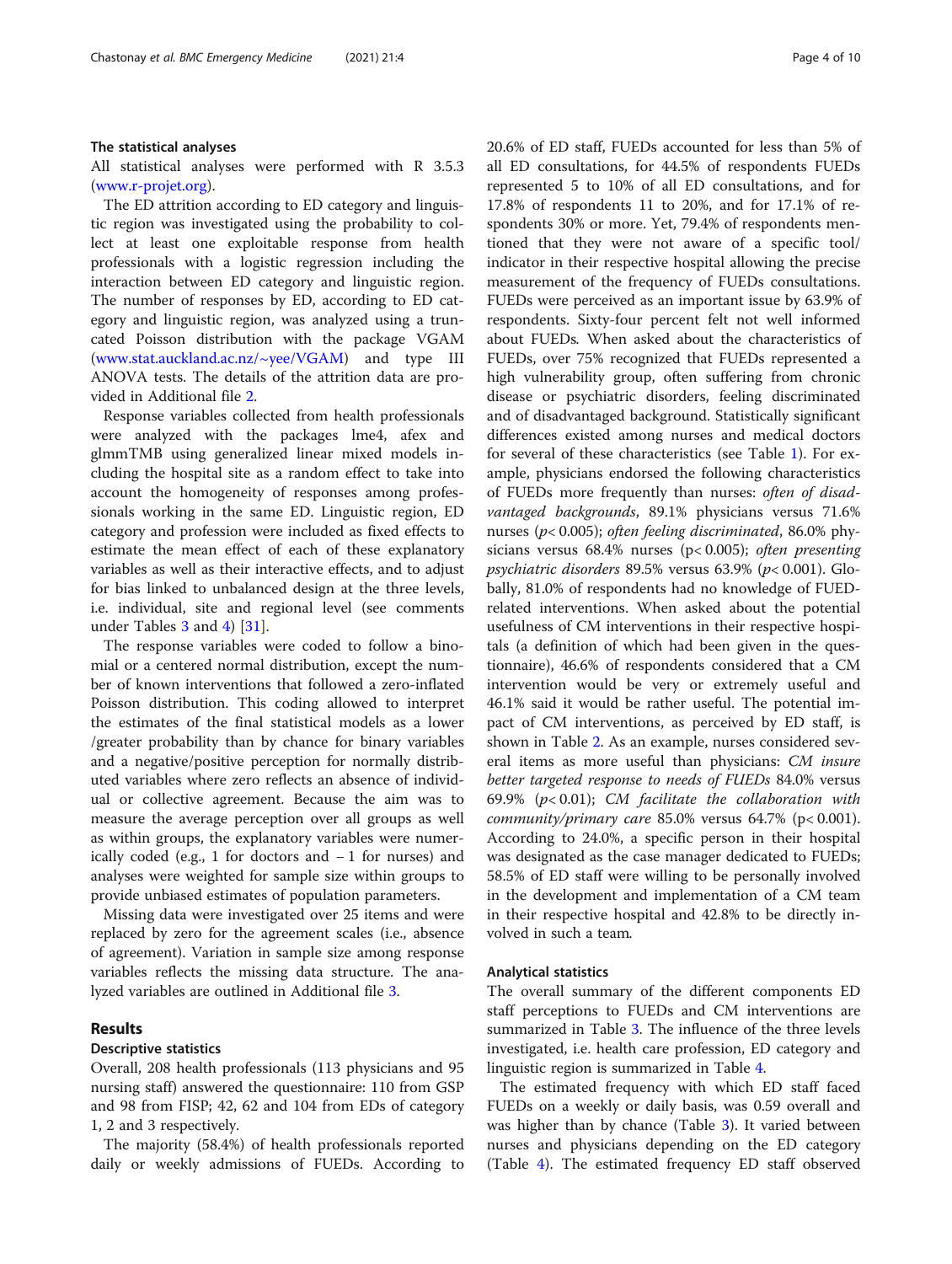<span id="page-4-0"></span>

| Table 1 FUEDs characteristics as perceived by ED health personnel according to profession on a 0 to 10 agreement-scale (zero: |  |  |
|-------------------------------------------------------------------------------------------------------------------------------|--|--|
| totally disagree; six: agree; 10: totally agree)                                                                              |  |  |

| <b>FUEDs characteristics</b>             | N total<br>respondents | % of total personnel<br>agreeing | % of medical doctors<br>agreeing | % of nursing personnel<br>agreeing | P value |  |
|------------------------------------------|------------------------|----------------------------------|----------------------------------|------------------------------------|---------|--|
| Inappropriate use of EDs                 | n: 193                 | 90.7%                            | 90.2%                            | 91.3%                              | ns      |  |
| High social and medical<br>vulnerability | n: 192                 | 87.1%                            | 91.0%                            | 82.8%                              | ns      |  |
| Suffering from chronic<br>disease        | n: 196                 | 82.1%                            | 82.2%                            | 82.1%                              | ns      |  |
| Often of disadvantaged<br>backgrounds    | n: 194                 | 80.4%                            | 89.1%                            | 71.6%                              | < 0.005 |  |
| Feeling often discriminated              | n: 195                 | 77.4%                            | 86.0%                            | 68.4%                              | < 0.005 |  |
| Presenting psychiatric<br>disorders      | n: 128                 | 77.4%                            | 89.5%                            | 63.9%                              | < 0.001 |  |
| Patient has no general<br>practitioner   | n: 198                 | 74.2%                            | 68.9%                            | 80.1%                              | ns      |  |
| Living near an emergency<br>service      | n: 197                 | 59.4%                            | 54.4%                            | 54.2%                              | ns      |  |
| Mostly foreigners                        | n: 198                 | 51.9%                            | 60.8%                            | 42.8%                              | 0.01    |  |
| High mortality rates                     | n: 173                 | 37.6%                            | 35.8%                            | 39.4%                              | ns      |  |

FUEDs every week or day in ED category 2 was higher than by chance (probability = 0.66, z-value = 2.16,  $P =$ 0.031) for nurses but not for physicians (probability  $=$ 0.61, z-value = 1.92,  $P = 0.054$ ). Moreover the estimated frequency with which they observed FUEDs on a weekly or daily basis increased from the lower level to the higher level of ED specialization ( $\beta$  = 1.15  $\pm$  0.35, zvalue = 3.23,  $P = 0.001$ ) for nurses but not for physicians  $(\beta = 0.20 \pm 0.27, z-value = 0.711, P = 0.477).$ 

The estimated probability that FUEDs were perceived as an issue (question: How important is the FUEDs problem in your hospital?), approximated 0.67 overall (Table [3\)](#page-5-0), but increased from the lower level to the higher level of ED specialization ( $\beta = 0.85 \pm 0.22$ , z-value = 3.81,  $P < 0.001$ ).

The perceived knowledge of FUEDs (question: How do you evaluate your level of knowledge of the FUEDs issue?) was negative overall  $(-0.32 \pm 0.09, P < 0.001,$  $(-0.32 \pm 0.09, P < 0.001,$  $(-0.32 \pm 0.09, P < 0.001,$  Table 3) and varied according to profession and ED category (Table [4\)](#page-6-0). The perceived knowledge of FUEDs was negative for nurses  $(-0.49 \pm 0.13, t$ -value =  $-3.89, P < 0.001$ ) but approximated zero for physicians  $(-0.18 \pm 0.11, t$ value =  $-1.57$ ,  $P=0.119$ ). However the perceived knowledge of FUEDs increased from the lower level to the higher level of ED specialization (β = 0.20 ± 0.09, zvalue = 2.28,  $P = 0.027$ ). The capacity of identifying main characteristics of FUEDs (question: In your opinion what are the characteristics [inappropriate use of EDs; high social and medical vulnerability; suffering from chronic disease; high mortality rates; patient has no general practitioner; feeling often discriminated; often of disadvantaged backgrounds; presenting psychiatric disorders; living near an emergency service; mostly foreigners] of

Table 2 Perceived potential usefulness of specific CM interventions targeting FUEDs by ED health personnel according to profession on a 0 to 10 agreement-scale (zero: totally disagree; six: agree; 10: totally agree)

| N total<br>respondents | % of total personnel<br>agreeing | % of medical doctors<br>agreeing | % of nursing personnel<br>agreeing | P value |
|------------------------|----------------------------------|----------------------------------|------------------------------------|---------|
| n:199                  | 77.4%                            | 76.7%                            | 78.1%                              | ns      |
| n:199                  | 76.9%                            | 69.9%                            | 84.0%                              | 0.01    |
| n:196                  | 74.5%                            | 64.7%                            | 85.0%                              | 0.001   |
| n:198                  | 69.6%                            | 66.0%                            | 73.7%                              | ns      |
| n:199                  | 58.3%                            | 60.2%                            | 56.2%                              | ns      |
| n:197                  | 37.0%                            | 35.0%                            | 39.4%                              | ns      |
|                        |                                  |                                  |                                    |         |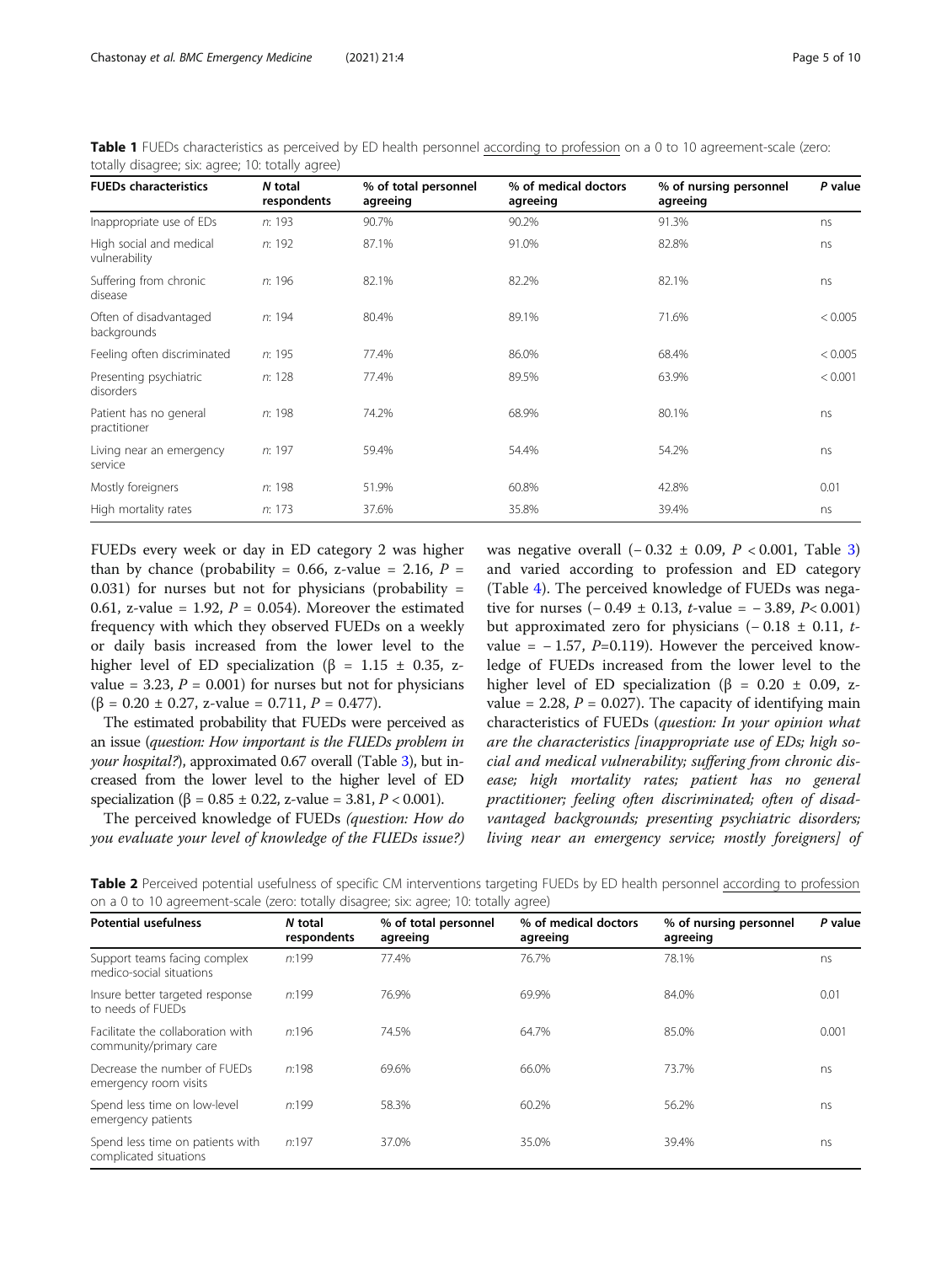# <span id="page-5-0"></span>**Table 3** Overall mean of perception and interest in FUEDs issues and related interventions

| <b>Response variables</b>                                                                                                                                                                                                 | Overall mean | Est.    | <b>SE</b> | $z/t$ -value | Est. Df | P-value |
|---------------------------------------------------------------------------------------------------------------------------------------------------------------------------------------------------------------------------|--------------|---------|-----------|--------------|---------|---------|
| Question: How often have you been confronted with FUEDs over the past 2 years?<br>Probability of being confronted with FUEDs every week or day (Awareness of FUEDs)                                                       | 0.59         | 0.37    | 0.18      | 2.13         |         | 0.033   |
| Question: How important is the FUEDs problem in your hospital? Probability of<br>FUEDs being an issue in the ED (Perception of FUEDs)                                                                                     | 0.67         | 0.73    | 0.21      | 3.52         |         | < 0.001 |
| Question: How do you evaluate your level of knowledge on the FUEDs issue?<br>Perceived knowledge of FUEDs from not at all $(-2)$ to very familiar (2)                                                                     | $-0.32$      | $-0.32$ | 0.09      | $-3.57$      | 43.96   | < 0.001 |
| Question: How do you evaluate your level of knowledge on CM interventions?<br>Perceived knowledge of CM from not at all $(-2)$ to very familiar (2)                                                                       | $-0.76$      | $-0.76$ | 0.09      | $-8.67$      | 37.96   | < 0.001 |
| Question: In your opinion, what are the characteristics of FUEDs? From totally<br>$disagree (-5)$ to totally agree (5) (Understanding of FUEDs)                                                                           | 1.36         | 1.36    | 0.08      | 16.74        | 56.59   | < 0.001 |
| Question: Which of these interventions do you know? How many interventions<br>are known (from 0 to 5) (Knowledge of FUEDs interventions)                                                                                  | 1.77         | 0.57    | 0.16      | 3.45         |         | < 0.001 |
| Question: Which of these interventions do you know? Probability of knowing at<br>least one intervention (Knowledge of FUEDs interventions)                                                                                | 0.21         | 1.29    | 0.22      | 5.89         |         | < 0.001 |
| Question: To what extent do you think an intervention would be useful in your<br>hospital? Perceived usefulness of interventions from not useful at all $(-5)$ to<br>extremely useful (5)                                 | 1.14         | 1.14    | 0.13      | 8.83         | 194.00  | < 0.001 |
| Question: To what extent do you think a CM intervention targeting FUEDs would<br>be useful in your department? Perceived usefulness of CM from totally disagree<br>$(-2)$ to totally agree (2)                            | 1.29         | 1.29    | 0.08      | 16.89        | 42.21   | < 0.001 |
| Question: To what extent would you be interested in supporting/participating<br>in implementing a case management intervention? Interest in CM implementation<br>from a full disinterest $(-5)$ and a full interest $(5)$ | 0.10         | 0.10    | 0.19      | 0.50         | 190.00  | 0.615   |

Overall mean: transformed estimate of the statistical model intercept when necessary; Est estimate of the model intercept, SE standard error of the model intercept, z/t-value z-value for Count distribution (Binomial or Poisson distribution) or t-value for Normal distribution, Est. Df estimated number of freedom degree for general linear mixed models (Normal distribution); P-value: statistically significant different from by chance (probability of 0.50) for Binomial distribution or zero for Normal distribution. In bold are highlighted the estimates that are statistically significant

The estimation of intercept was done under the restricted maximum likelihood with GLMMs including the three mean effects: health care profession, ED category and linguistic region, all standardized (i.e., of mean zero and variance 1) in order that the (transformed) intercept represent the mean of a balanced sample of physicians and nurses within ED category and within linguistic region referred as the overall mean. The knowledge of FUEDs interventions was analyzed with a zero-inflation Poisson distribution leading to the estimation of two coefficients: the average number of events per interval (for the Poisson distribution) and the probability of extra zeros (p) that can be used to approximate the probability of knowing at least one intervention (1-p)

*FUEDs?*), was positive  $(1.36 \pm 0.08, P < 0.001,$  Table 3), but varied according to the linguistic region: lower in the FISP than in the GSP  $(0.81 \pm 0.12, t$ -value = 6.72, *P*<0.001 for FISP and 1.85  $\pm$  0.11, *t*-value = 16.56, *P*< 0.001 for GSP). The probability of having knowledge of interventions tailored to FUEDs was low (approx. 0.21) and the mean number of known interventions (from 0 to 5) was 1.77 (question: Which of these interventions [case management, diversion health strategies, individual health care plan, therapeutic education, others] do you know?). Although the number of known interventions did not vary significantly according to the profession, ED category nor regions, the probability of knowing interventions tailored to manage FUEDs approximated 0.30 for physicians and 0.14 for nurses.

The perceived knowledge of CM (question: How do you evaluate your level of knowledge on case manage*ment intervention?*) was significantly negative  $(-0.76 \pm 1)$ 0.09,  $P < 0.001$ , Table 3). It did not vary according to the profession, ED category, nor linguistic region (Table [4](#page-6-0)). The perceived usefulness of interventions tailored to manage FUEDs (question: To what extent do you think an intervention would be useful in your hospital in order to: decrease the number of FUEDs emergency room visits; insure better targeted response to the needs of FUEDs; support teams facing complex medico-social situations; spend less time on patients with complicated situation; spend less time on low-level emergency patients; facilitate the collaboration with community/primary care?) varied according to ED category and linguistic region (Table [4](#page-6-0)). The perceived usefulness of interventions (on a scale of  $-5$  to 5) approximated to 1.75  $\pm$  0.19 (*t*-value = 9.32, *P*<0.001) in the FISP and 0.59  $\pm$  0.18 (*t*-value = 3.28, *P* = 0.001) in the GSP, while it increased with ED category (β = 0.62 ± 0.13, t-value = 4.82, P< 0.001). In comparison, the perceived usefulness of CM (question: To what extent do you think a CM intervention targeting the FUEDs issue would be useful for your department?) approximated 1.29  $\pm$  0.08 on a scale of  $-2$  to 2 and increased with ED category ( $\beta$  = 0.21  $\pm$  0.07, *t*-value = 2.87,  $P = 0.006$ .

Despite a positive perception of the usefulness of interventions and of CM in particular, the overall level of interest in CM implementation in ED (question: To what extent would you be interested in supporting/participating in implementing a case management intervention?)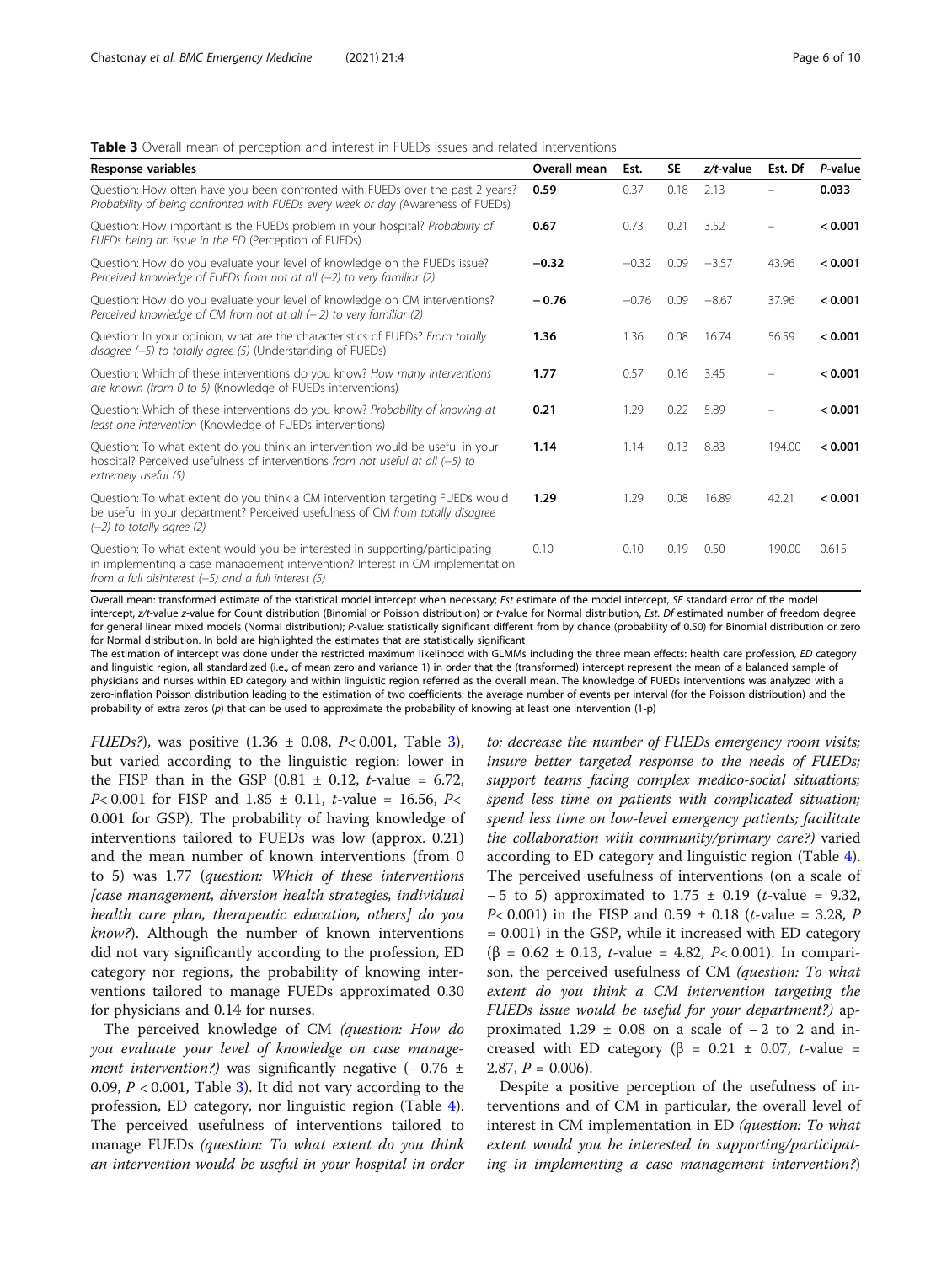<span id="page-6-0"></span>

| Table 4 Influence of health care professions, ED categories and linguistic regions on awareness, perception, knowledge of and |  |  |  |  |
|-------------------------------------------------------------------------------------------------------------------------------|--|--|--|--|
| interest in FUEDs issues and related interventions                                                                            |  |  |  |  |

| Response variables                                                                                                                                                 | <b>Interactions</b>         |             | Profession         |                 | <b>ED</b> category |                 | Ling. Region |             |              |
|--------------------------------------------------------------------------------------------------------------------------------------------------------------------|-----------------------------|-------------|--------------------|-----------------|--------------------|-----------------|--------------|-------------|--------------|
|                                                                                                                                                                    | Name                        | $LRT\chi^2$ | $\overline{P}$     | $LRT\chi^2$ $P$ |                    | $LRT\chi^2$ $P$ |              | $LRT\chi^2$ | $\mathsf{P}$ |
| Question: How often have you been confronted with<br>FUEDs over the past two years? (Awareness of FUEDs)                                                           | ED category x<br>profession | 5.14        | 0.023              |                 |                    |                 |              | 0.74        | 0.389        |
| Question: How important is the FUEDs problem in your<br>hospital? (Perception of FUEDs)                                                                            | all                         | > 2.13      | > 0.143            | 0.95            | 0.330              | 16.41           | < 0.001      | 0.47        | 0.494        |
| Question: How do you evaluate your level of knowledge<br>on the FUEDs issue? (Perceived knowledge of FUEDs)                                                        | all                         | >2.73       | > 0.095            | 4.14            | 0.042              | 5.11            | 0.024        | 2.06        | 0.152        |
| Question: How do you evaluate your level of knowledge<br>on CM interventions? (Perceived knowledge of CM)                                                          | all                         | > 0.85      | > 0.355            | 2.10            | 0.147              | 2.49            | 0.115        | 3.59        | 0.058        |
| Question: In your opinion, what are the characteristics<br>of FUEDs? (Understanding of FUEDs)                                                                      | all                         |             | $>$ 2.24 $>$ 0.135 | 2.72            | 0.099              | 0.04            | 0.832        | 30.49       | < 0.001      |
| Question: Which of these interventions do you know?<br>(Knowledge of FUEDs interventions - Zero-inflation model)                                                   | all                         | >1.19       | > 0.275            | 4.59            | 0.032              | 0.53            | 0.467        | 0.14        | 0.707        |
| Question: Which of these interventions do you know?<br>(Knowledge of FUEDs interventions - Count model)                                                            | all                         | > 2.01      | > 0.156            | 1.73            | 0.189              | 1.89            | 0.169        | 1.15        | 0.283        |
| Question: To what extent do you think an intervention<br>would be useful in your hospital? (Perceived usefulness<br>of interventions)                              | all                         | >2.72       | > 0.095            | 1.53            | 0.216              | 19.50           | < 0.001      | 18.51       | < 0.001      |
| Question: To what extent do you think a CM intervention<br>targeting FUEDs would be useful in your department?<br>(Perceived usefulness of CM)                     | all                         | > 3.27      | > 0.070            | 1.79            | 0.181              | 7.77            | 0.005        | 0.32        | 0.572        |
| Question: To what extent would you be interested in<br>supporting/participating in implementing a case<br>management intervention? (Interest in CM implementation) | ED category X<br>profession |             | 16.44 < 0.001      | $\frac{1}{2}$   |                    |                 |              | 6.58        | 0.01         |

Bold highlights the statistically significant effects. All models are GLMMs with hospital site as a random effect. Model selection was done under maximum likelihood using as initial model the model including the three-way interaction (and all two-way interactions) among the mean effects: health care profession, ED category and linguistic region. Health care profession and linguistic region, with two groups, were coded as categorical variables while ED category, with three groups, was coded as a linear variable to increase statistical power and simplify model interpretation. Interactions were eliminated using a backward stepwise approach using likelihood ratio tests (LRT<sub>X</sub><sup>2</sup>). The final models, when interactions were non-significant, included all mean effects. Awareness of FUEDs and perception of FUEDs were analyzed with a logistic mixed regression. The knowledge of FUEDs interventions (from 0 to 5) was analyzed using a zero-inflation Poisson distribution (that breaks down the data in two models: one that models the presence of extra-zeros; i.e., zero-inflation model and one that models a Poisson distribution; i.e., the count model). All others variables were analyzed using a Normal distribution

approximated zero (Table [3\)](#page-5-0), but varied according to the region and the profession within ED (Table 4). On average, the level of interest for CM implementation approximated zero in the GSP (− 0.34 ± 0.25, *t*-value =  $-1.33$ ,  $P = 0.186$ ) and was positive in the FISP (0.55  $\pm$  0.27, tvalue = 2.02,  $P = 0.045$ ). Moreover, the level of interest for CM implementation approximated zero (− 0.39 ± 0.25, *t*-value =  $-1.53$ ,  $P = 0.129$ ) and did not vary according to ED category for the physicians ( $\beta$  = -0.04 ± 0.25, *t*-value =  $-$  0.16, *P* = 0.870). In contrast, the level of interest for CM implementation was positive  $(0.64 \pm 1)$ 0.27, *t*-value = 2.33,  $P = 0.021$ ) and increased from the lower level to the higher level of ED specialization for the nurses ( $\beta = 1.47 \pm 0.27$ , *t*-value = 5.36, *P* < 0.001).

#### **Discussion**

The majority of ED staff (64.3%) did not feel well informed about FUEDs, nor were they familiar (80.9%) with specific interventions aimed at reducing the number of FUEDs and improving the quality of care of these patients. This despite the finding that 63.9% of ED staff considered FUEDs to be an important issue and FUEDs were observed by 58.4% of staff on a weekly or more basis. Yet, only 42.8% of respondents were willing to introduce and integrate a team in charge of developing specific interventions (e.g. CM) targeting FUEDs.

Among the respondents of our study, 44.5% estimated that FUEDs represented 5 to 10% of their ED consultations, which is within the range reported in Switzerland (9% with regional variations), from the Federal Statistical Office's ED outpatient data collection [\[4\]](#page-8-0). No significant regional variations were observed.

In our study, 63.9% of respondents considered FUEDs as an important issue. This is not a surprising finding since FUEDs often present with a "substantial burden of disease" (cardiovascular diseases, cancers, mental illness, multi-morbidities, behavioral health problems), as well as psycho-social problems, and increased mortality rates [[32](#page-9-0)–[34](#page-9-0)], making them complex to treat [\[35](#page-9-0)]. FUED might also contribute to ED overcrowding [[2,](#page-8-0) [36\]](#page-9-0), which in turn may contribute to stress and dissatisfaction of ED staff [[37](#page-9-0), [38](#page-9-0)].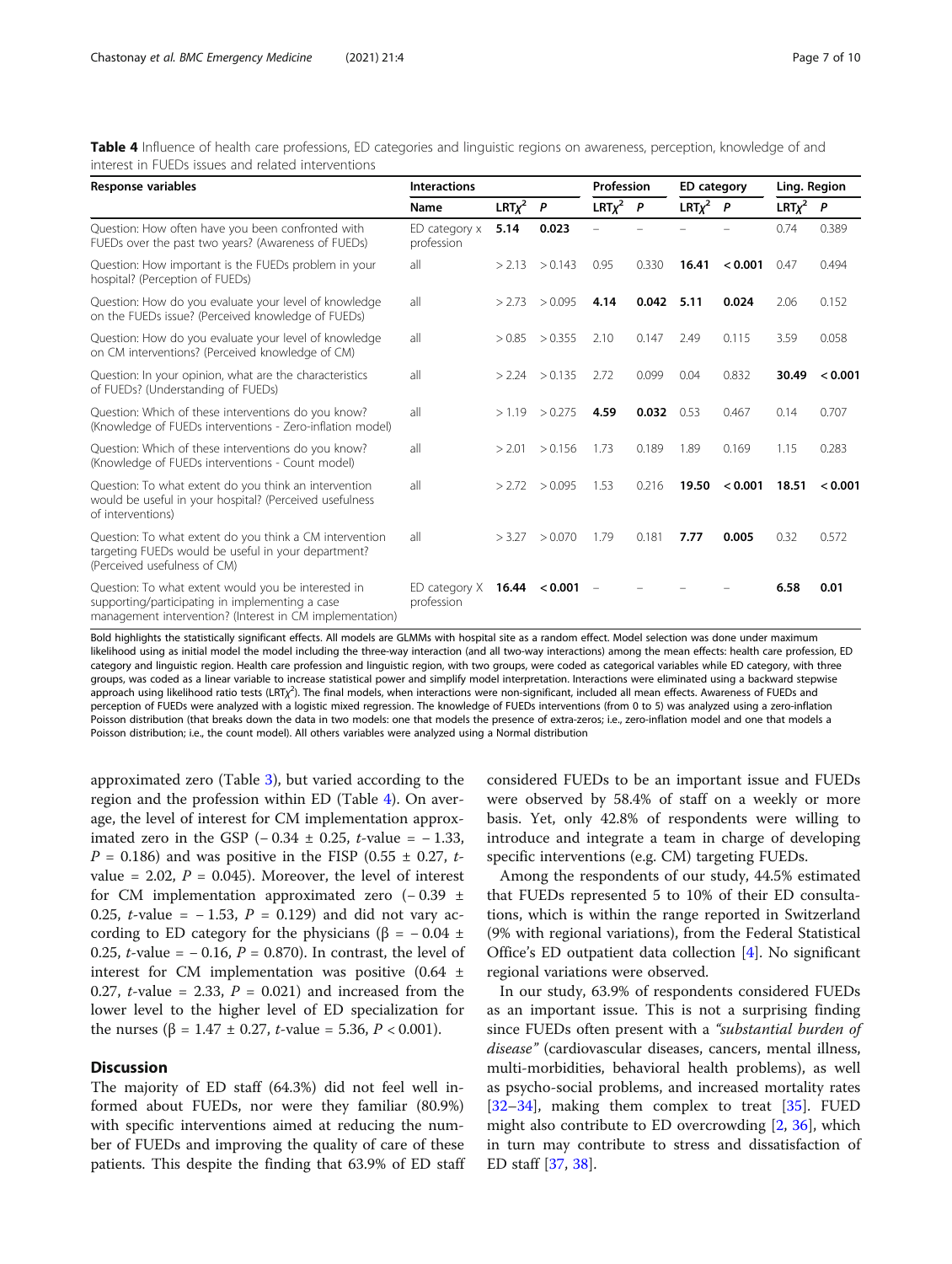Findings indicated that more than 64% of respondents did not feel well informed, nurses more so than physicians. Of interesting note, whereas most respondents claimed little knowledge of the FUEDs, they nevertheless accurately described their main characteristics as described in several reviews [\[1](#page-8-0), [3](#page-8-0), [6,](#page-8-0) [39\]](#page-9-0). Examples of FUED characteristics include social and medical vulnerability, chronic disease or psychiatric disorders [[6,](#page-8-0) [29](#page-9-0)]. Taken together, our findings that ED staff seem aware of the vulnerability and complexity of these patients yet feel fairly uninformed about them raise the question of the necessity to provide them with FUED-related training. Indeed, FUED characteristics potentially exceed the resources of EDs and their staff [\[3](#page-8-0), [39\]](#page-9-0). In fact, past research showed that these patients solicit "deeper clinician involvement because of their familiarity and their often intractable medical and social problems" [\[19](#page-9-0)]. Tailored FUED-training may be necessary to enhance ED staff efficiency in providing care to FUEDs via a greater knowledge base about the underlying causes of frequent emergency service use and help them face difficulties related to FUED healthcare.

Eighty-one percent of respondents had no precise knowledge of specific interventions targeting FUEDs. The probability of knowing about interventions to manage FUEDs was slightly higher among physicians than nurses. The perceived usefulness of such interventions was higher in respondents from FISP as well as staff from EDs of higher specialization. Those regional and structural differences may reflect a difference in both exposure and sensitivity to the FUEDs issue, or they may reflect different levels of organization or resources of the EDs, as some authors have suggested [[40](#page-9-0)].

The perceived usefulness of CM interventions was high across the board  $(1.29 +/- 0.08)$  on a - 2 to + 2 scale), increasing with ED specialization. This appears to be a good sign for implementing a CM intervention in EDs across Switzerland. The effectiveness of CM interventions targeting FUEDs has been assessed in several thematic and systematic reviews [\[9](#page-8-0), [18](#page-9-0), [41](#page-9-0), [42\]](#page-9-0): a decrease of ED visits, and a possible reduction of costs are reported as well as a better response to the health needs of these patients and a reduction of social problems. The key to the success of such interventions is a close partnership with community health services, a tight coordination of care, a continuous patient support throughout their care path, appropriate training of ED staff and case managers, and staff maintaining focus on FUEDs' needs [[43,](#page-9-0) [44\]](#page-9-0). Up to 61% of FUEDs "stated the primary reason for their visit was that they felt that their health problem could only be treated in an ED" and 53% found "that having a nurse to work with you one-on-one to help manage health care needs would be most helpful in achieving optimal health" [[44](#page-9-0)].

The overall level of interest for CM implementation approximated zero on our scale (0.1), which reflects a neutral position between totally disinterested and totally interested, meaning that a small majority appeared interested in such an approach. The lack of enthusiasm for CM implementation may be explained by the fact that health professionals in EDs often work in strained and stressful conditions that do not allow them to take on additional activities without additional resources. Indeed, the implementation of CM programs in health structures requires appropriate training of health professionals and reorientation of activities  $[45]$  $[45]$ , which in turn implies additional/ complementary funding. Hudon et al. [[46](#page-9-0)] expressed it as follows: "While material, organizational and human resources bring the necessary support for providers of healthcare services in their activities and make the implementation of CM program possible, each of these resources depends on adequate public funding. Resource allocation within the CM program also have an impact on the effectiveness of the five main intervention activities: case finding; assessment; care planning; care coordination and self-management support".

Interestingly, results revealed differences across linguistic regions, with more interest shown in FISP than in GSP. The interest of physicians remained low across the regions and the ED categories. Nurses, on the other hand, seemed to show more interest, especially those in EDs of category 1. The latter could therefore serve as a starting point in the establishment of CM programs allowing the guidance of "patients through the care process and provide social support" [[43\]](#page-9-0).

### Limitations

Several limitations must be mentioned. First, the questionnaire was not previously validated in the literature; it was developed within a larger ongoing research project by a panel of clinicians and researchers familiar with the FUEDs and CM issues. Second, the ED head physicians were the first recipients of the survey questionnaire with the request to forward the questionnaire to ED collaborators. This process may not have been systematically done and may have led to some distortion of respondents; however this opportunistic approach was the most logistically efficient. Third, the questionnaire did not measure years of experience in respondents; we cannot therefore exclude that experience length was shorter than one year for some respondents. That said, most respondents were head nurses and physicians, which requires multiple years of previous experience. Fourth, participation was higher in the FISP region as well as in category 1 EDs, which reduces the representativeness of the overall numbers. Fifth, missing data was higher in the GSP region than in the FISP region, which may slightly distort the Swiss reality. Despite adjusting for the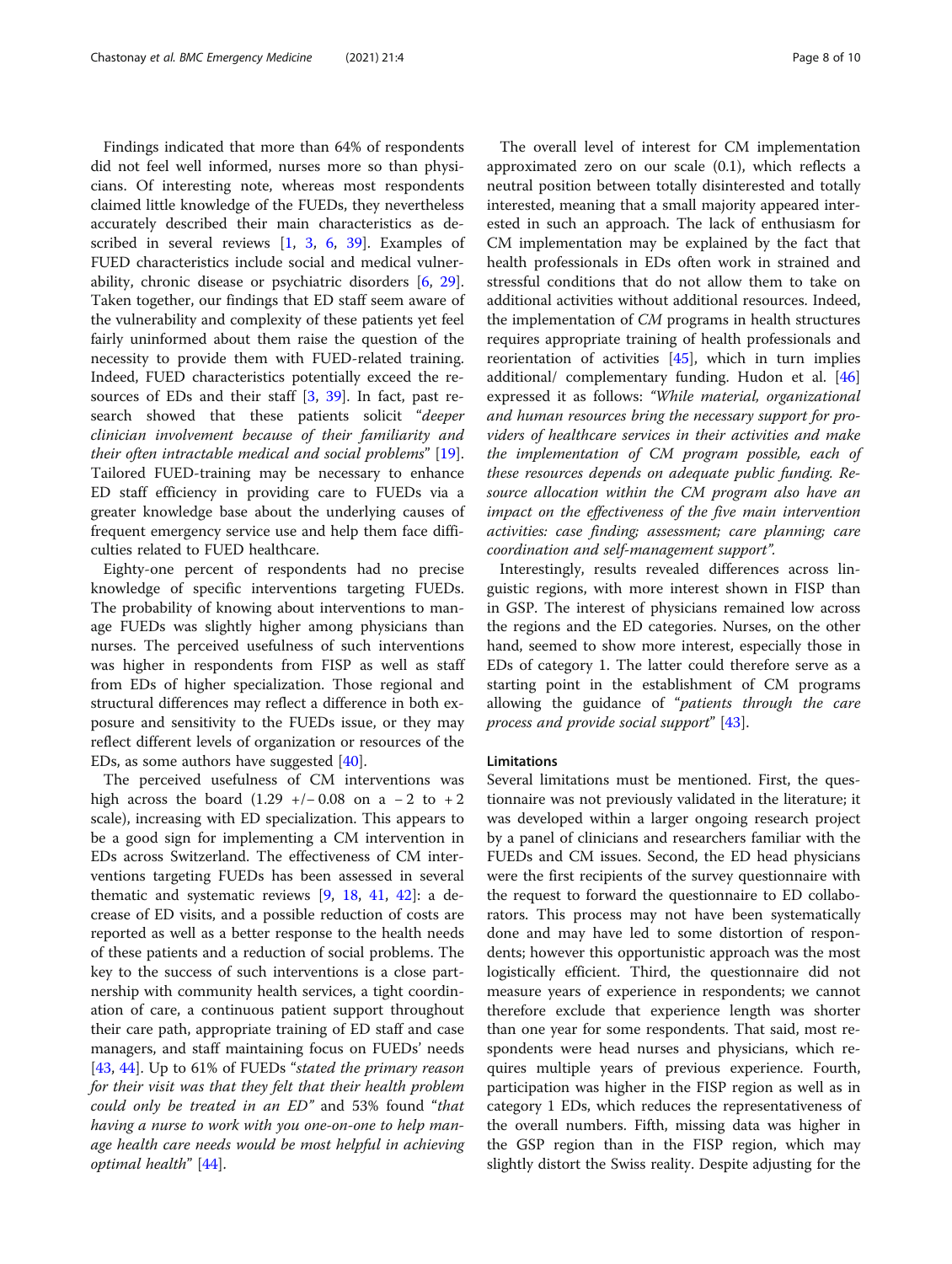<span id="page-8-0"></span>unbalanced sample, difference in participation rates and missing data across regions and ED category may have introduced some bias and decreased the statistical power of the study. Finally, the responses were self-reported by ED staff based on their overall experience with the FUEDs, which can result in some subjectivity.

# Conclusion

To our knowledge this is the first national survey in Switzerland exploring ED staff perceptions on FUEDs and CM interventions tailored to this population. Most ED staff members who participated in our survey report receiving FUEDs on a regular basis and perceive them as patients in a situation of vulnerability. Furthermore, the majority of ED staff would find a CM intervention targeting FUEDs useful and to a lesser extent would be willing to participate in its local implementation. CM could provide resources to meet the needs of FUEDs, by redirecting the most time-consuming aspects (psychosocial, coordination of care) of FUEDs care, and while allowing ED staff to deal with "true" emergencies. Our results reinforce the need to provide more targeted interventions for FUEDs and results are promising with regard to a wider implementation of a CM approach in Switzerland.

#### Supplementary Information

The online version contains supplementary material available at [https://doi.](https://doi.org/10.1186/s12873-020-00397-w) [org/10.1186/s12873-020-00397-w](https://doi.org/10.1186/s12873-020-00397-w).

Additional file 1: Appendix 1. The questionnaire. Additional file 2: Appendix 2. Attrition and missing data. Additional file 3: Appendix 3. Response variables.

#### Abbreviations

CM: Case management; ED: Emergency department; FISP: French-Italianspeaking parts; FUEDs: Frequent users of emergency departments; GSP: German-speaking part; SSERM: Swiss Society of Emergency and Rescue Medicine

#### Acknowledgements

Not applicable.

#### Authors' contributions

Study concept and design: VSG, MCA, JCM, OH, JBD, PB. Acquisition of the data: OJC, MCA, VSG, MK. Analysis and interpretation of the data: ML, VSG, OJC, PB. Review of the literature: OJC, PB. Drafting of the manuscript: OJC, ML. Critical revision of the manuscript: OH, PB, JBD, VSG, JCM, ML, MK, MCA. Review process: OJC, VSG, PB. Statistical expertise: ML, VSG. Acquisition of funding: VSG, PB, OH, JBD, JCM. The authors read and approved the final manuscript.

#### Funding

Financial support: Swiss National Science Foundation: SNF–PNR 74 Proposal no 407440–167341. Implementing a case management intervention for frequent users of the emergency department: a multi-center study in Switzerland (Principal Investigator: P Bodenmann).

The Swiss National Science Foundation had no role in the study design, collection, analysis, or interpretation of data, writing the manuscript, and the decision to submit the manuscript for publication.

#### Availability of data and materials

The datasets used and/or analyzed during the current study are available from the last author on reasonable request.

#### Ethics approval

Study design submitted to the Ethics Committee of the Centre Hospitalier Universitaire Vaudois: the need for approval was waived.

#### Consent for publication

Not applicable.

#### Competing interests

All authors report no conflict of interest.

#### Author details

<sup>1</sup> Faculty of Biology and Medicine, University of Lausanne, Lausanne, Switzerland. <sup>2</sup>Department of Vulnerabilities and Social Medicine, University Center for General Medicine and Public Health, Lausanne, Switzerland. <sup>3</sup> Faculty of Health Sciences, Curtin University, Perth, Australia. <sup>4</sup> Department of Addiction Medicine, University Hospital, Lausanne, Switzerland. <sup>5</sup>Emergency Department, University Hospital, Lausanne, Switzerland.

#### Received: 23 April 2020 Accepted: 22 December 2020 Published online: 07 January 2021

#### References

- 1. Van Tiel S, Rood P, Bertoli-Avella AM, Erasmus V, Haagsma J, Van Beek E, et al. Systematic review of frequent users of emergency departments in non-US hospitals : state of the art. Eur J Emerg Med. 2015;22:306–15.
- 2. Hoot HR, Aronsky D. Systematic review of emergency department crowding : causes, effects and solutions. Ann Emerg Med. 2008;52(2):126–36.
- 3. LaCalle E, Rabin E. Frequent users of emergency departments : the myth, the data and the policy implications. Ann Emerg Med. 2010;56(1):42–8.
- 4. Merçay C. Le recours aux services d'urgence en Suisse. Description des différences cantonales. In: Obsan Dossier. Neuchâtel: Observatoire Suisse de la Santé; 2018. p. 64.
- 5. Bieler G, Paroz S, Faouzi M, Trueb L, Vaucher P, Althaus F, et al. Social and medical vulnerability factors of emergency department frequent users in a universal health insurance system. Acad Emerg Med. 2012;19(1):63–8.
- 6. Soril LJ, Legget LE, Lorenzetti DL, Noseworthy TW, Clement FM. Characteristics of frequent users of the emergency department in the general adult population : a systematic review of international health care systems. Health Policy. 2016;120:452–61.
- 7. Doupe MB, Palatnick W, Day S, Château D, Soodeen RA, Burchill C, et al. Frequent users of emergency departments : developing standard definitions and defining prominent risk factors. Ann Emerg Med. 2014;60(1):24–32.
- 8. Althaus F, Paroz S, Hugli O, Ghali WA, Daeppen JB, Peytremann-Bridevaux I, et al. Effectiveness of interventions targeting frequent users of emergency departments: a systematic review. Ann Emerg Med. 2011;58(1):41–52.
- 9. Moe J, Kirkland SW, Rawe E, Ospina MB, Vandermeer B, Campbell S, et al. Effectiveness of interventions to decrease emergency department visits by adult frequent users: a systematic review. Acad Emerg Med. 2016;24(1):40–52.
- 10. Soril LJ, Legget LE, Lorenzetti DL, Noseworthy TW, Clement FM. Reducing frequent visits to the emergency department: a systematic review of interventions. PLoS One. 2015;10(4):e0123660.
- 11. Crane S, Collins L, Hall J, Rochester D, Patch S. Reducing utilization by uninsured frequent users of the emergency department : combining casemanagement and drop-in group medical appointments. J Am Board Fam Med. 2012;25:184–91.
- 12. Shumway M, Boccellari A, O'Brien K, Okin RL. Cost-effectiveness of clinical management for ED frequent users : results of a randomized trial. Am J Emerg Med. 2008;26:155–64.
- 13. Okin RL, Boccellari A, Azocar F, Shumway M, O'Brien K, Gelb A, et al. The effects of clinical case management on hospital service use among ED frequent users. Am J Emerg Med. 2000;18:603–8.
- 14. Hudon C, Chouinard M-C, Lambert M, et al. Key factors of case management interventions for frequent users of healthcare services: a thematic analysis review. BMJ Open. 2017;7:e017762.
- 15. Van Boeckel L, Brouwers E, Weeghel J, Garretsen H. Stigma among health professionals towards patients with substance use disorders and its